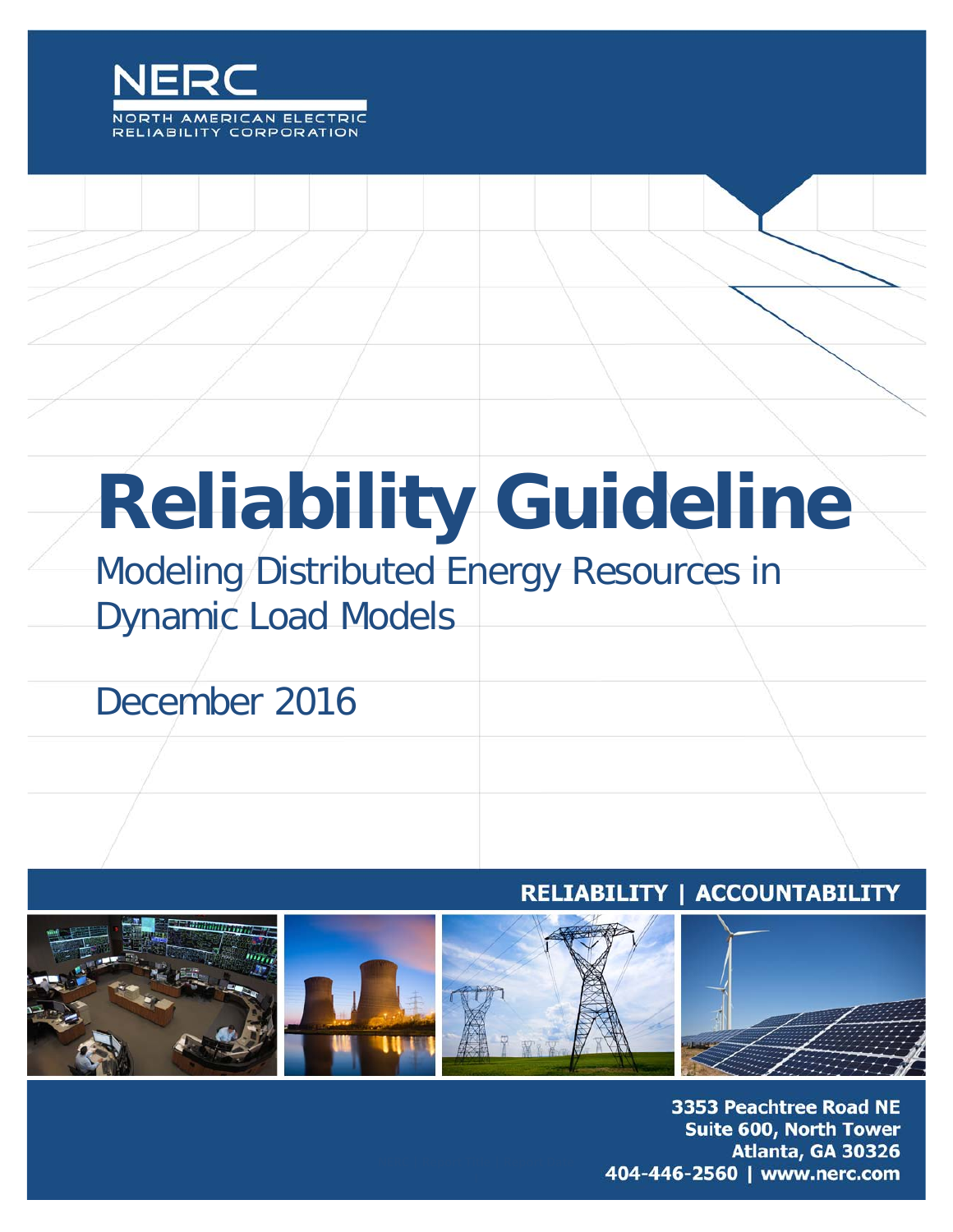# **Table of Contents**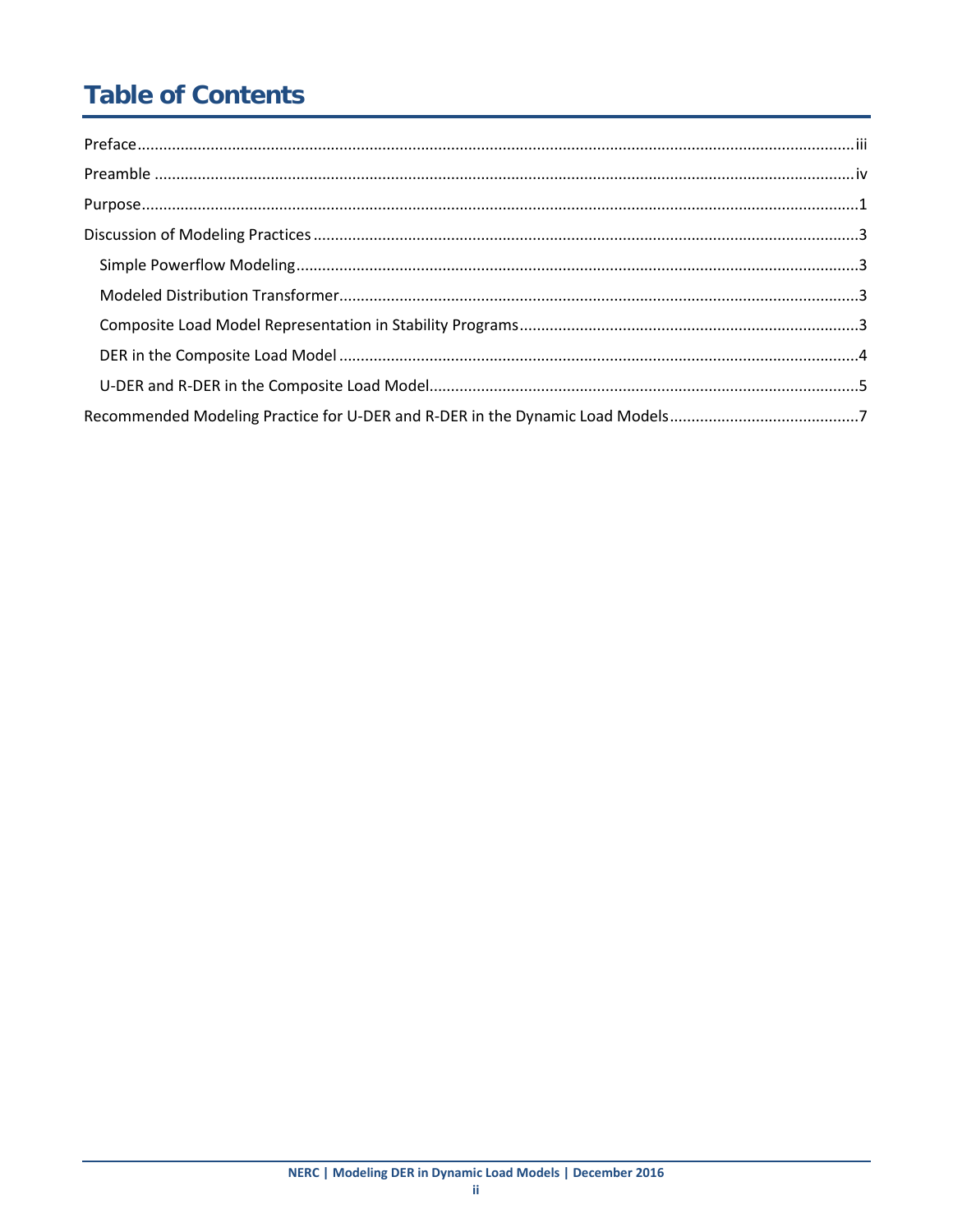## <span id="page-2-0"></span>**Preface**

The North American Electric Reliability Corporation (NERC) is a not-for-profit international regulatory authority whose mission is to assure the reliability of the bulk power system (BPS) in North America. NERC develops and enforces Reliability Standards; annually assesses seasonal and long-term reliability; monitors the BPS through system awareness; and educates, trains, and certifies industry personnel. NERC's area of responsibility spans the continental United States, Canada, and the northern portion of Baja California, Mexico. NERC is the electric reliability organization (ERO) for North America, subject to oversight by the Federal Energy Regulatory Commission (FERC) and governmental authorities in Canada. NERC's jurisdiction includes users, owners, and operators of the BPS, which serves more than 334 million people.

The North American BPS is divided into eight Regional Entity (RE) boundaries as shown in the map and corresponding table below.



*The North American BPS is divided into eight Regional Entity (RE) boundaries. The highlighted areas denote overlap as some load-serving entities participate in one Region while associated transmission owners/operators participate in another.*

| <b>FRCC</b>     | <b>Florida Reliability Coordinating Council</b> |
|-----------------|-------------------------------------------------|
| <b>MRO</b>      | <b>Midwest Reliability Organization</b>         |
| <b>NPCC</b>     | <b>Northeast Power Coordinating Council</b>     |
| <b>RF</b>       | <b>ReliabilityFirst Corporation</b>             |
| <b>SERC</b>     | <b>SERC Reliability Corporation</b>             |
| <b>SPP RE</b>   | Southwest Power Pool Regional Entity            |
| <b>Texas RE</b> | <b>Texas Reliability Entity</b>                 |
| <b>WECC</b>     | <b>Western Electricity Coordinating Council</b> |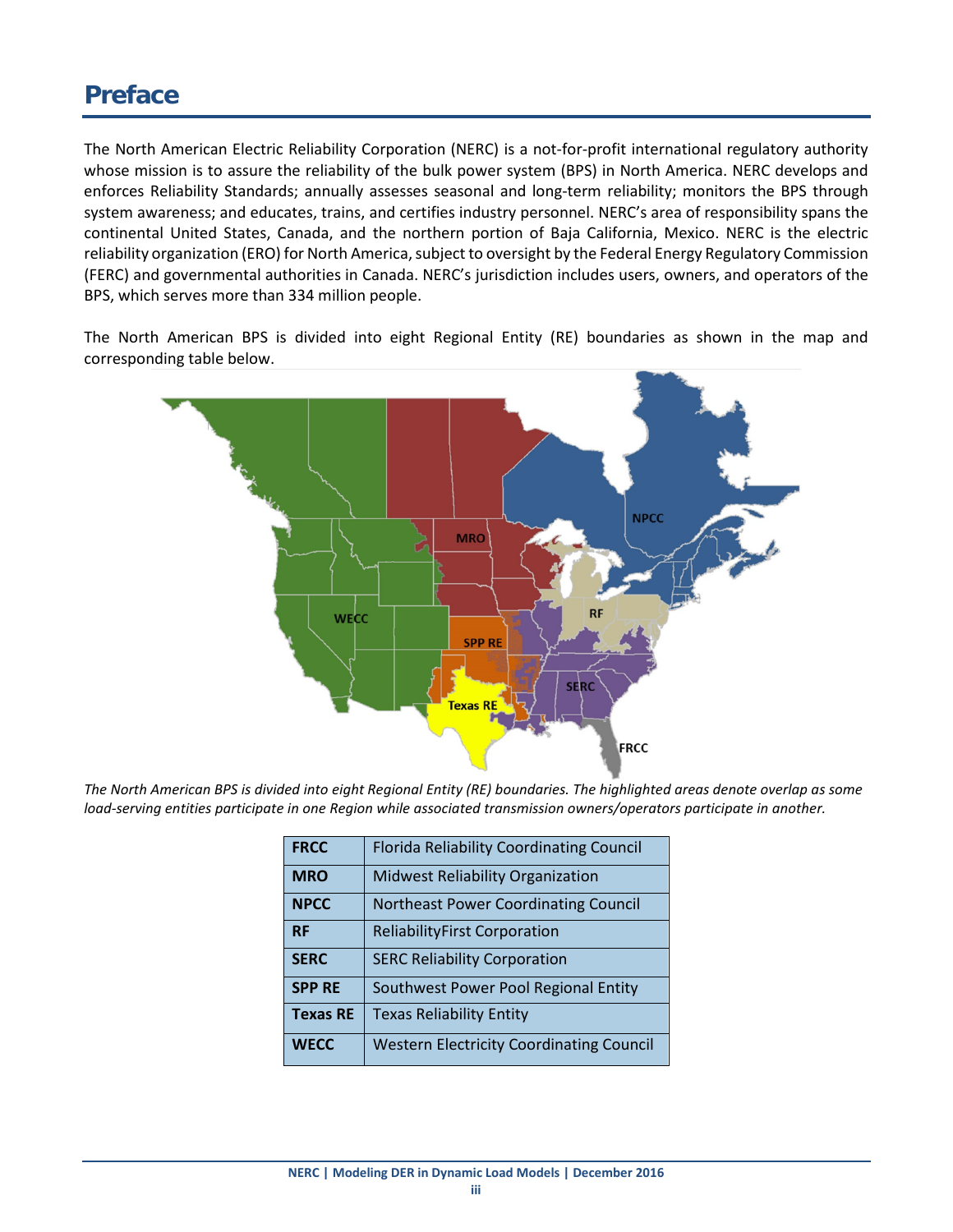# <span id="page-3-0"></span>**Preamble**

NERC, as the FERC-certified Electric Reliability Organization (ERO), $1$  is responsible for the reliability of the Bulk Electric System (BES) and has a suite of tools to accomplish this responsibility, including but not limited to the following: lessons learned, reliability and security guidelines, assessments and reports, the Event Analysis program, the Compliance Monitoring and Enforcement Program, and Reliability Standards. Each entity, as registered in the NERC compliance registry, is responsible and accountable for maintaining reliability and compliance with the Reliability Standards to maintain the reliability of their portions of the BES.

It is in the public interest for NERC to develop guidelines that are useful for maintaining or enhancing the reliability of the BES. The NERC Technical Committees—the Operating Committee (OC), the Planning Committee (PC), and the Critical Infrastructure Protection Committee (CIPC)—are authorized by the NERC Board of Trustees (Board) to develop Reliability (OC and PC) and Security (CIPC) Guidelines per their charters. [2](#page-3-2) These guidelines establish voluntary recommendations, considerations, and industry best practices on particular topics for use by users, owners, and operators of the BES to help assess and ensure BES reliability. These guidelines are prepared in coordination between NERC Staff and the NERC Technical Committees. As a result, these guidelines represent the collective experience, expertise, and judgment of the industry.

The objective of each reliability guideline is to distribute key practices and information on specific issues to support high levels of BES reliability. Reliability guidelines do not provide binding norms and are not subject to compliance and enforcement (unlike Reliability Standards that are monitored and subject to enforcement). Guidelines are strictly voluntary and are designed to assist in reviewing, revising, or developing individual entity practices to support reliability for the BES. Further, guidelines are not intended to take precedence over Reliability Standards, regional procedures, or regional requirements. Entities should review this guideline in conjunction with Reliability Standards and periodic review of their internal processes and procedures, and make any needed changes based on their system design, configuration, and business practices.

<span id="page-3-1"></span> <sup>1</sup> <http://www.ferc.gov/whats-new/comm-meet/072006/E-5.pdf>

<span id="page-3-2"></span><sup>2</sup> [http://www.nerc.com/comm/OC/Related%20Files%20DL/OC%20Charter%2020131011%20\(Clean\).pdf](http://www.nerc.com/comm/OC/Related%20Files%20DL/OC%20Charter%2020131011%20(Clean).pdf) [http://www.nerc.com/comm/CIPC/Related%20Files%20DL/CIPC%20Charter%20\(2\)%20with%20BOT%20approval%20footer.pdf](http://www.nerc.com/comm/CIPC/Related%20Files%20DL/CIPC%20Charter%20(2)%20with%20BOT%20approval%20footer.pdf) <http://www.nerc.com/comm/PC/Related%20Files%202013/PC%20Charter%20-%20Board%20Approved%20November%202013.pdf>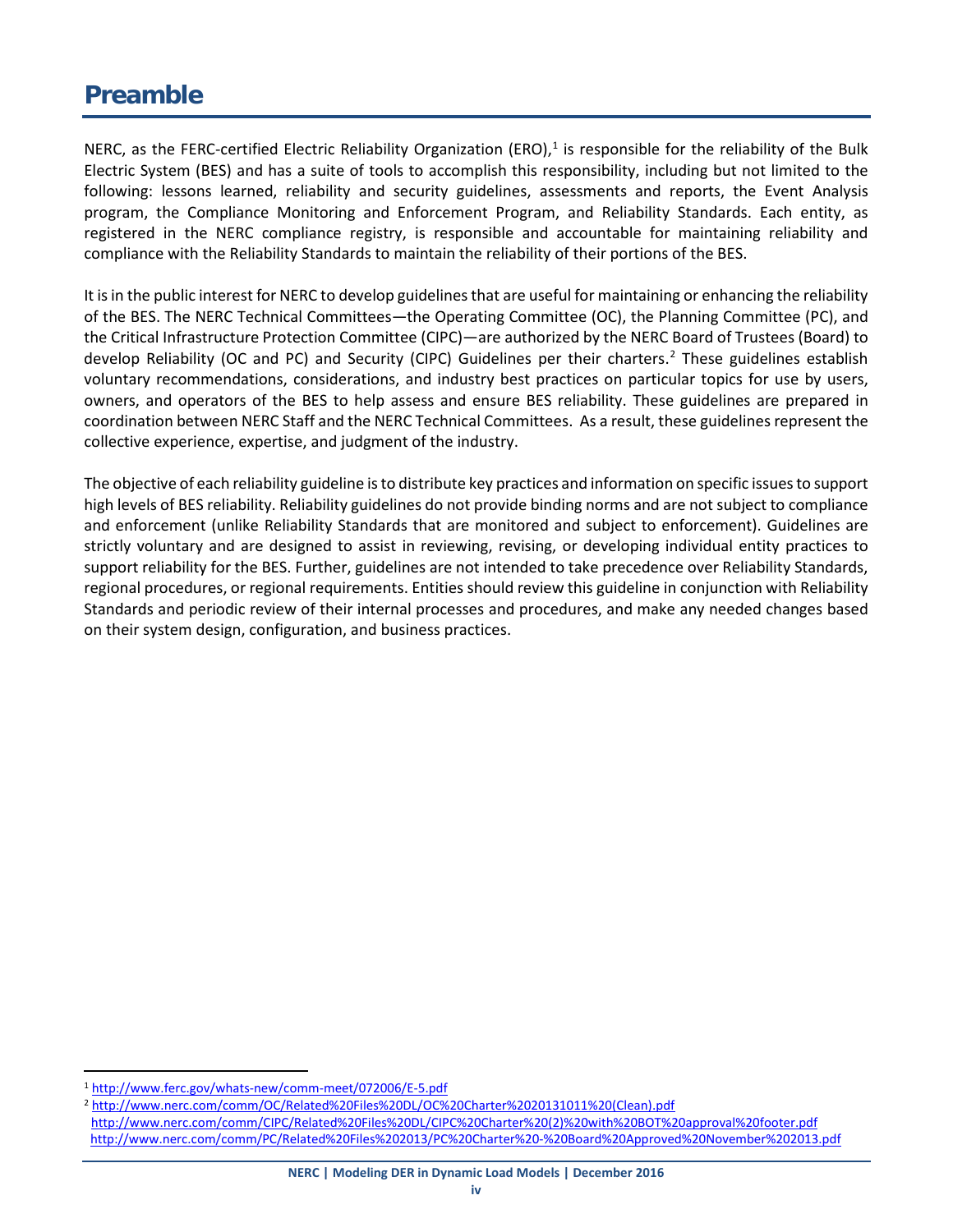## <span id="page-4-0"></span>**Purpose**

With the proliferation of distributed energy resources (DER), modeling capabilities and practices should be adapted and refined so that transmission planning and operations planning engineers can differentiate between actual end-use loads and DER resources. In the past, and at lower penetrations of DER integrating into the distribution system, net load reduction has been used. Net load reduction is the result of the same or greater demand with an offset due to DER. However, these practices may not be sustainable moving forward as the distribution system continues to integrate more DER. Increasing DER penetration will impact the BES, resulting in changes in transmission loading levels, voltage regulation, and determination of operating limits. It is important to accurately represent the total end-use load and its composition, and model the amount of DER as a separate resource. This will allow entities to adequately represent the impact of future DER integration as well as the performance of DER during transmission system events. Distribution Providers (DPs) should coordinate with their Transmission Planners (TPs) and Planning Coordinators (PCs) to ensure sufficient data for load composition and DER resources is provided, as necessary, for reliable planning and operation of the BES. While many of these resources are not considered BES, sharing of this information is important for developing representative models and performing system studies.

The purpose of this guideline document is to provide a common framework for entities to consider for modeling DER in transient stability and powerflow simulations. The framework recommended in this guideline is expected to be particularly useful for interconnection-wide studies where a reasonable approximation of the load and resources across a large footprint will behave. More detailed, localized studies may require additional or more advanced modeling, as deemed necessary or appropriate. The modeling practices described here may also be modified to meet the needs of particular systems or utilities, and are intended as a reference point for interconnection-wide modeling practices. The recommendations in this guideline do not create any requirements or new obligations.

The NERC Distributed Energy Resources Task Force [\(DERTF\)](http://www.nerc.com/comm/Other/Pages/Essential-Reliability-Services-Task-Force-(ERSTF).aspx) is developing a report<sup>[3](#page-4-1)</sup> that will provide definitions for DER including different types of DER such as distributed generation (DG), behind the meter generation (BTMG), and others. These definitions will be used as the prevailing definition of DER; however, for the purposes of modeling DER and the guidance provided herein, a simplified set of definitions are used. The DERTF report also includes a chapter with recommendations on DER modeling in various bulk system planning studies. Please refer to the DERTF report, in addition to this guideline, after it is issued. The recommended practices in the DERTF report differentiate between types of generating resources (prime mover, synchronous/non-synchronous) by the location of their interconnection to the distribution system and by the technical interconnection requirements they comply with. For the purposes of dynamic load modeling<sup>[4](#page-4-2)</sup> specified in this guidance, the following definitions are used:

**Utility-Scale Distributed Energy Resources (U-DER):** DER directly connected to the distribution bus<sup>5</sup> or connected to the distribution bus through a dedicated, non-load serving feeder. These resources are specifically three-phase interconnections, and can range in capacity, for example, from 0.5 to 20 MW although facility ratings can differ.

<span id="page-4-1"></span><sup>&</sup>lt;sup>3</sup> The DERTF Final Report will be completed by end of year 2016 and availabl[e here.](http://www.nerc.com/comm/Other/Pages/Essential-Reliability-Services-Task-Force-(ERSTF).aspx)

<span id="page-4-2"></span><sup>&</sup>lt;sup>4</sup> This guideline uses the composite load model to illustrate the recommended practices. Other load models could be used; however, the NERC Load Modeling Task Force (LMTF) is supporting the advancement, improvement, and use of the composite load model.

<span id="page-4-3"></span><sup>&</sup>lt;sup>5</sup> The distribution bus is connected to a transmission voltage bus via the transmission-distribution transformer. Resources not directly connected to this bus do not meet the criteria for this definition.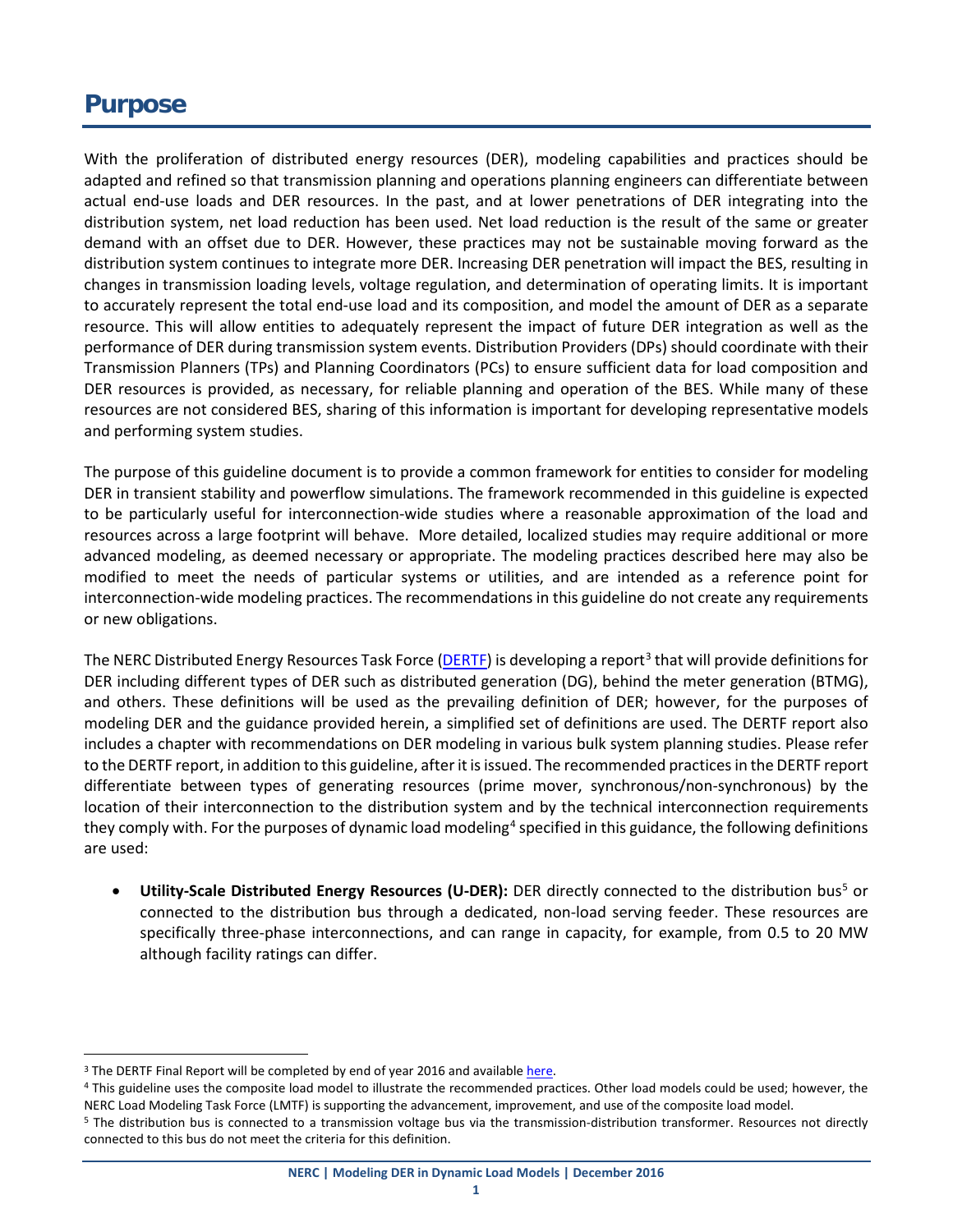• **Retail-Scale Distributed Energy Resources (R-DER):** DER that offsets customer load. These DER include residential<sup>[6](#page-5-0)</sup>, commercial, and industrial customers. Typically, the residential units are single-phase while the commercial and industrial units can be single- or three-phase facilities.

<span id="page-5-0"></span><sup>&</sup>lt;sup>6</sup> This also applies to community DER that do not serve any load directly but are interconnected directly to a distribution load serving feeder.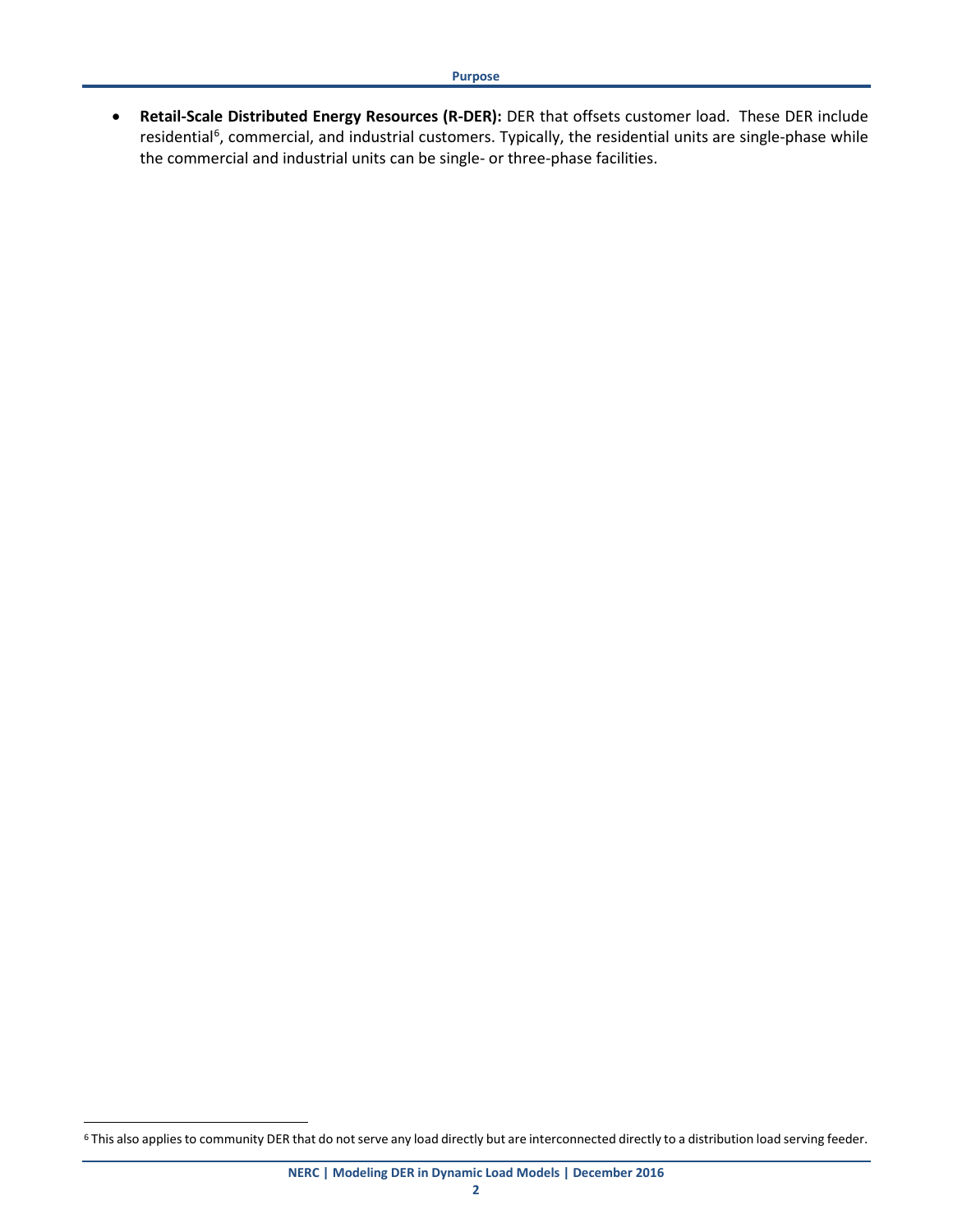# <span id="page-6-0"></span>**Discussion of Modeling Practices**

This section describes modeling practices for the powerflow and dynamics cases and how U-DER and R-DER can be represented to effectively capture their performance.

#### <span id="page-6-1"></span>**Simple Powerflow Modeling**

Aggregated loads are commonly modeled in the powerflow base cases at the high side of the distribution transformer, with no representation of the transmission-distribution transformer that steps the voltage down to feeder levels (Figure 1). This is generally done to simplify modeling for studying the impacts on Bulk-Power System (BPS) performance.



**Figure 1: Powerflow Representation of Aggregated Loads**

#### <span id="page-6-2"></span>**Modeled Distribution Transformer**

One form of modeling loads is to represent each transmission-distribution transformer as a point of connectivity and represent that in the powerflow base case. In this situation, the distribution transformer is modeled explicitly, capturing the electrical impedance as well as any under-load tap changing (ULTC) impacts the transformer may have in steady-state pre- and post-contingency operating conditions. This is particularly important for voltage stability analysis where the transformer impedance and ULTC operation can impact longer term dynamics<sup>[7](#page-6-4)</sup>. Figure 2 shows an example of this representation.



**Figure 2: Transmission-Distribution Transformer Representation**

#### <span id="page-6-3"></span>**Composite Load Model Representation in Stability Programs**

The most detailed representation of end-use load for dynamic simulations and transient stability assessment available in commercial software platforms is the Composite Load Model (CLM). This model is used in this guidance document to explain how U-DER and R-DER can be incorporated into a dynamic load model and general modeling practices. The CLM includes different types of induction motor models, electronic load, and static load. It also includes representation of the transmission-distribution transformer, shunt compensation at the distribution

<span id="page-6-4"></span> <sup>7</sup> Constant power loads have been used as a surrogate to LTC action for power flow based long-term voltage stability analysis.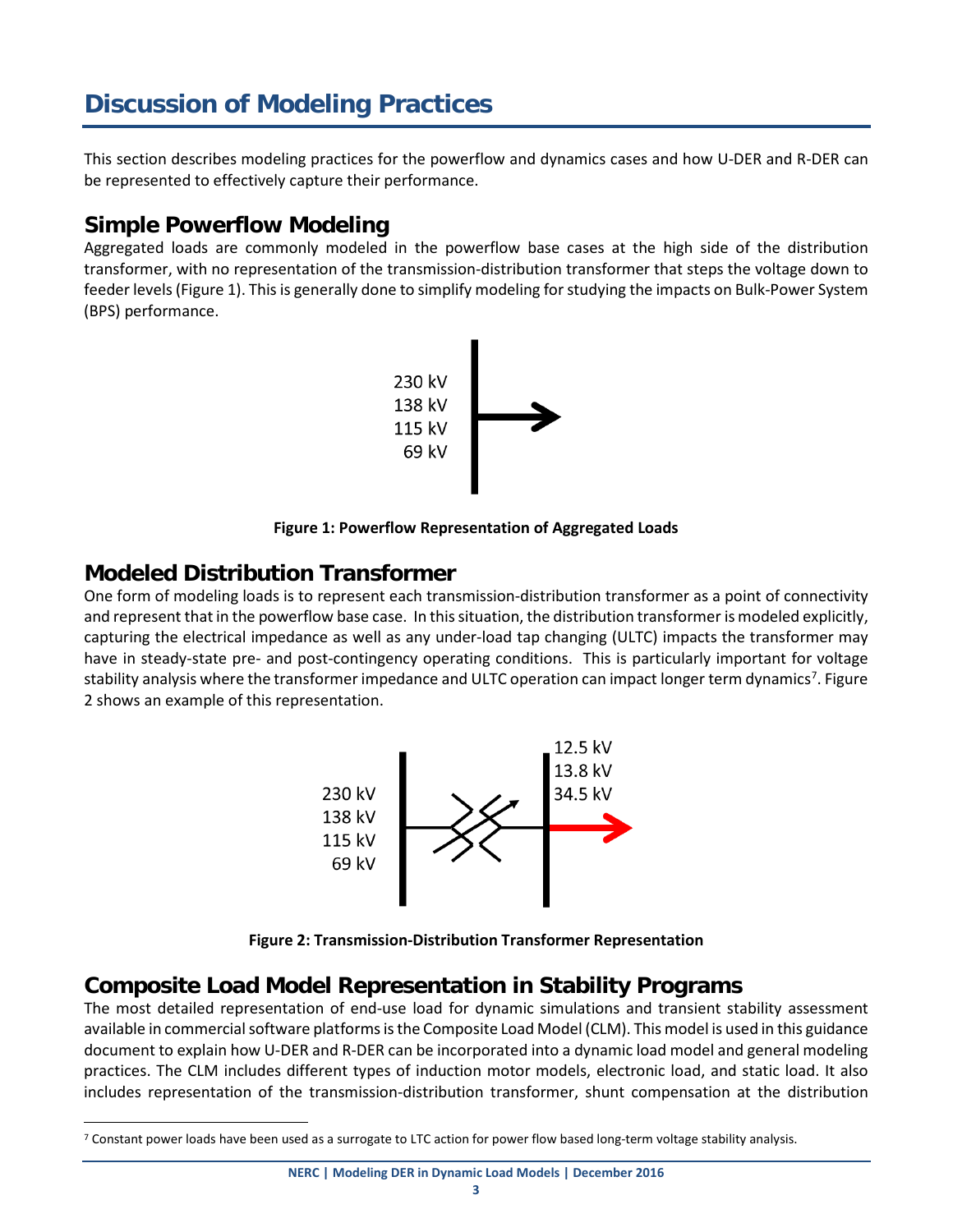level, and a distribution feeder equivalent impedance. Lastly, protective tripping can be modeled for each machine as well as the ULTC action.

The CLM in the form shown in Figure 3 does not allow for representation of U-DER or R-DER. This is the current implementation of the CLM model structure in at least four major commercial software platforms in North America. The model is not well suited for breaking out U-DER or R-DER and separating the amount of net load reduction (U-DER and R-DER) versus gross load modeled as various forms of induction motors and other types of load.



**Figure 3: Composite Load Model**

#### <span id="page-7-0"></span>**DER in the Composite Load Model**

One option is to include DER directly into the dynamic load model, as shown in Figure 4. This capability is included in a modified version of the CLM presently in one commercial software platform. [8](#page-7-1) In this case, the DER model represents an aggregate of all U-DER and R-DER on the distribution feeder and is located at the load-bus end of the feeder. An equivalent "average" impedance<sup>[9](#page-7-2)</sup> is included in the model between the low-side bus and the load bus where all the loads (and DER) on the feeder are located. While this may be a reasonable modeling assumption at low penetration levels, the U-DER and R-DER would be represented by a uniform control strategy ("DER" model).

In this case, the powerflow base cases should separately represent the load and amount of DER. One option to accomplish this is to include DER in the load record fields to account for the output and capacity of "DER". Increasing DER will result in net load reduction; however, the gross load will be broken out in the dynamic simulations such that a more accurate amount of induction motor load and other loads will be represented as well as a closer representation of DER transient performance. Again, the latest versions of several commercial software platforms used in North America presently have this feature of separate fields in the powerflow load records for specifying active and reactive power associated with aggregated DER for each load modeled in the powerflow.

<span id="page-7-1"></span><sup>&</sup>lt;sup>8</sup> *cmpldw* in GE PSLF™.

<span id="page-7-2"></span><sup>9</sup> Some studies have shown that modeling more than one "average" impedance to reflect DER and load located near the substatioin and DER interconnected further down the feeder were effective for recreating system events.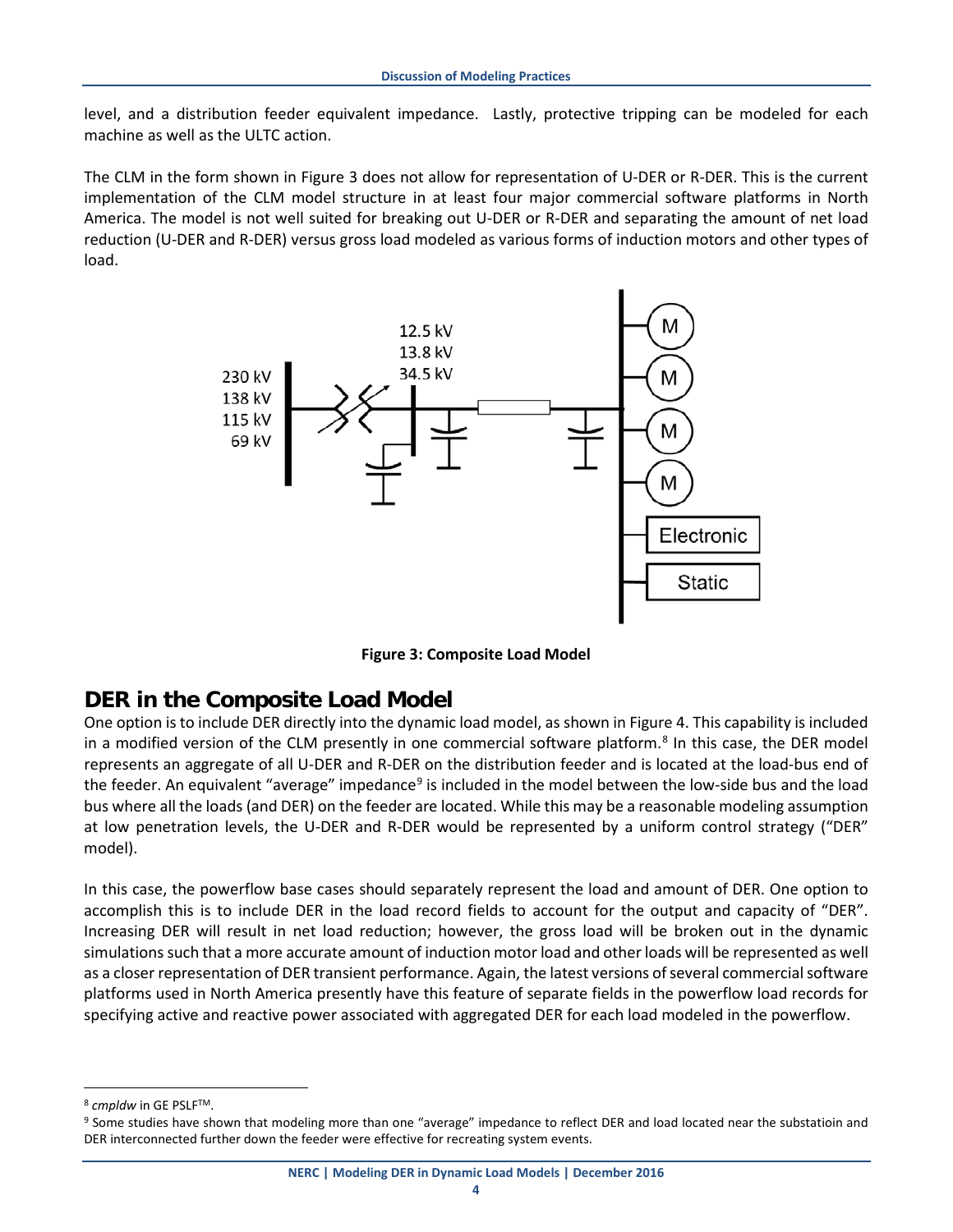

- Residential Rooftop PV
- Behind-the-Meter Generation

#### **Figure 4: Inclusion of DER in the Composite Load Model**

#### <span id="page-8-0"></span>**U-DER and R-DER in the Composite Load Model**

Another option is to include U-DER and R-DER in the dynamic load model, as shown in Figure 5. In this case, the U-DER and R-DER are separated into different aggregate models with R-DER represented at the load bus of the feeder model and U-DER represented at the distribution substation.

The benefits of this approach include:

- **Effects of locationality of U-DER and R-DER:** The equivalent feeder impedance results in several percent (e.g., typically around 5%) voltage drop between the low-side bus and load bus. During transient conditions, that voltage difference may cause some DER to trip offline while others may ride through.
- **Control strategies:** Interconnection requirements for U-DER may differ from R-DER. Larger-scale installations (primarily U-DER) may have more complex controls such as low voltage ride through, voltage control, and other plant level controls. On the other hand, small-scale ( primarily R-DER) likely have simpler control features (e.g., present installations likely adhere to the original IEEE 1547 requirements, which were essentially constant power factor control with no frequency or voltage ride through capability).

The drawbacks of this approach are:

- **Complicated Data Entry:** The powerflow base case would need to include the U-DER and R-DER separately or a fractional differentiation would have to be accounted for in the dynamic load model. This would result in complications in data management and for running sensitivity studies.
- **Dynamic Load Model Complexity:** In addition to the complexity introduced in the powerflow solution, the composite load model records would also become increasingly complicated by multiple types of U-DER and R-DER.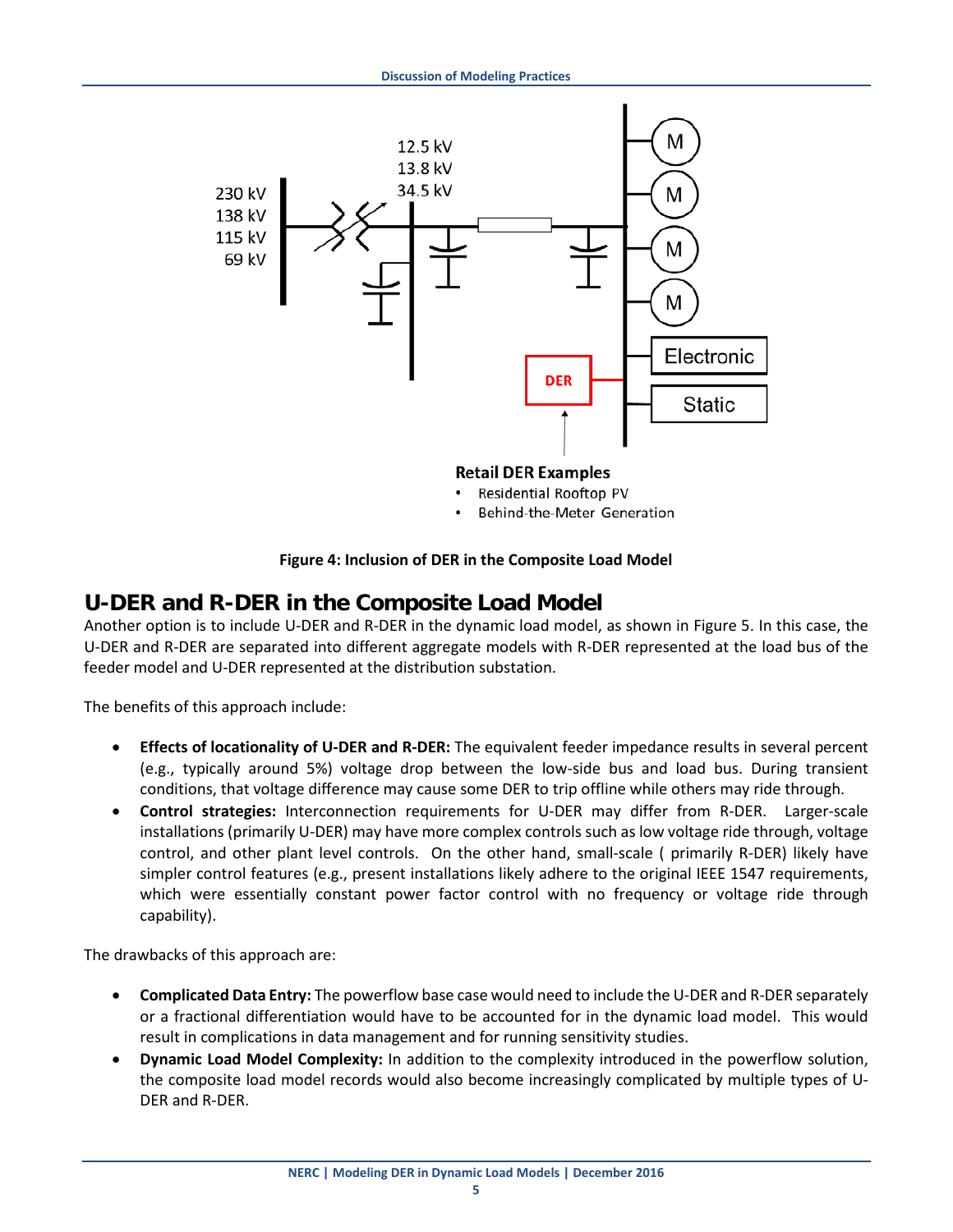• **Burdensome Modeling:** There are limits to dimensions (memory allocation) in the software platforms and adding excessive dynamic data and state variables may slow down simulation runs significantly.



**Figure 5: Inclusion of U-DER and R-DER in the Composite Load Model**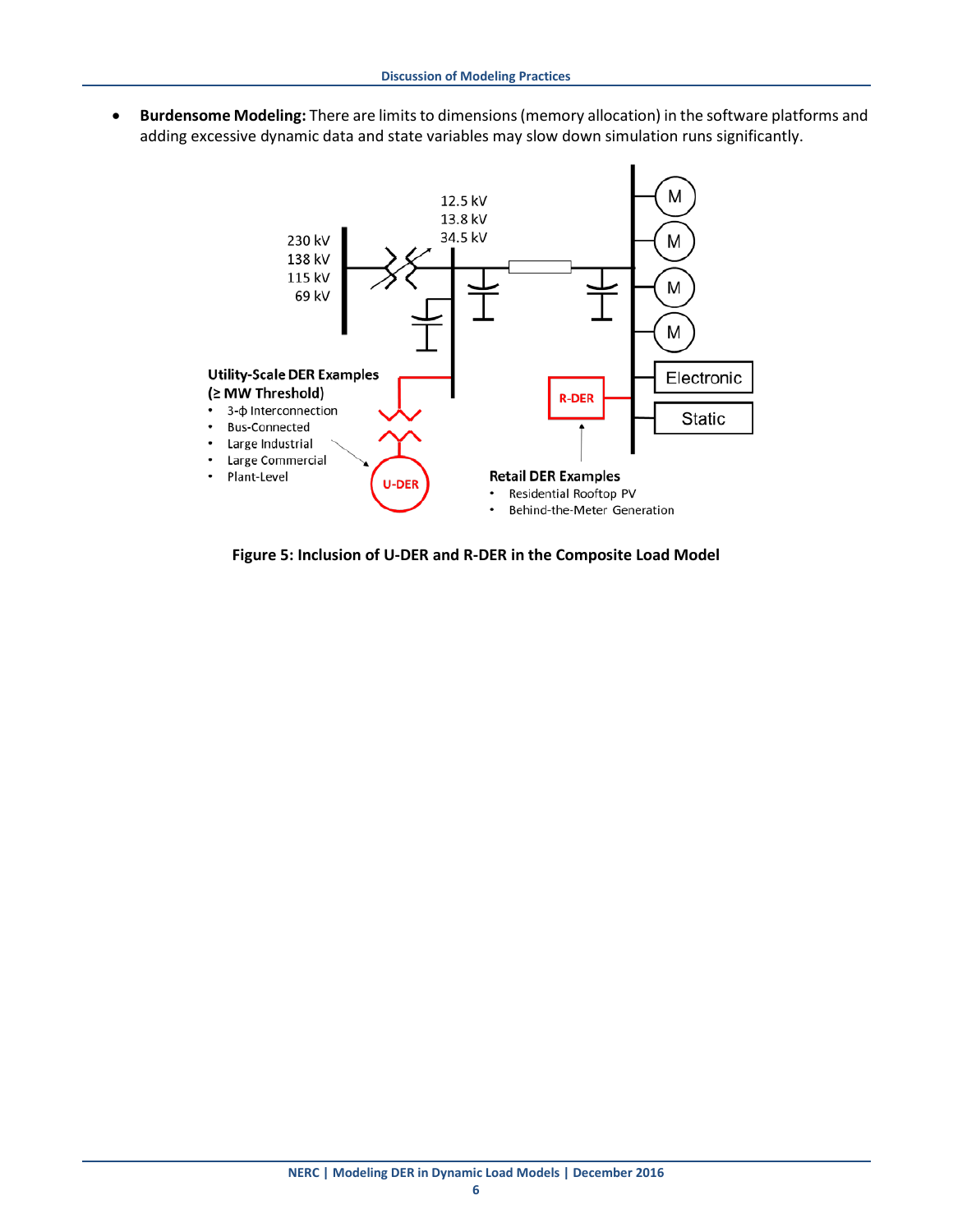# <span id="page-10-0"></span>**Recommended Modeling Practice for U-DER and R-DER in the Dynamic Load Models**

U-DER and R-DER should be accounted for in dynamic simulations as well as in the powerflow base case. Modeling the U-DER and R-DER in the powerflow provides an effective platform for linking this data to the dynamics records and ensuring that the dynamics of these resources are accounted for. This section discusses the recommended practices for both U-DER and R-DER modeling.

It is recommended that TPs and PCs, in conjunction with their DPs, identify thresholds where U-DER should be explicitly modeled and R-DER should be accounted for in the powerflow and dynamics cases. DPs should provide information to TPs and PCs to support the development of representative dynamic load models including information pertaining to DER. TPs and PCs should differentiate between U-DER and R-DER in the models for the purposes outlined herein. This will assist in how these resources are modeled in the dynamic simulations as well as in the powerflow base case for contingency analysis and sensitivity analysis. The thresholds, for example, should be based on an individual resource's impact on the system as well as an aggregate impact.

- Gross aggregate nameplate rating of an individual U-DER facility directly connected to the distribution bus or interconnected to the distribution bus through a dedicated, non-load serving feeder; and
- Gross aggregate nameplate rating of all connected R-DER resources that offset customer load including residential, commercial, and industrial customers.

Table 1 shows an example framework for modeling U-DER and R-DER, with thresholds determined based on engineering judgment applicable to the TP or PC electrical characteristics and processes.

- **U-DER Modeling:** Any individual U-DER facility rated at or higher than the defined threshold should be modeled explicitly in the powerflow case at the low-side of the transmission-distribution transformer. A dynamics record, such as *PVD1[10](#page-10-1)* or the second generation renewable energy model, could be used to account for the transient behavior<sup>[11](#page-10-2)</sup> of this plant. U-DER less than the defined threshold should be accounted for as an R-DER as described below. Multiple similar U-DER resources connected to the same substation low-side bus could be modeled as an aggregate resource as deemed suitable by the TP or PC.
- **R-DER Modeling:** If the gross aggregate nameplate rating of an R-DER exceeds this threshold, these DER should be accounted for in dynamic simulations as part of the dynamic load model. While this may not require any explicit model representation in the powerflow base case, the amount of R-DER should be accounted for in the load record and/or integrated into the dynamic model.<sup>[12](#page-10-3)</sup>

<span id="page-10-1"></span><sup>&</sup>lt;sup>10</sup> The *PV1* is a generic dynamic model for a photovoltaic inverter system. This model is currently being expanded to a PVD2, or DER\_A, model with advanced capabilities.

<span id="page-10-2"></span><sup>&</sup>lt;sup>11</sup> Depending on complexity of the actual U-DER, for inverter coupled U-DER, more sophisticated models such as the second generation generic renewable energy system models may also be used (i.e. *regc\_a*, *reec\_b,* and *repc\_a*). Other U-DER (e.g. synchronous gas or steamturbine generators) can also be modeled using standard models available in commercial software platforms.

<span id="page-10-3"></span><sup>&</sup>lt;sup>12</sup> The NERC DER Task Force recommends that all forms of DER be accounted for (no load netting) to the best ability possible. Therefore, it is recommended that the R-DER threshold be currently set to 0 MVA. This would account for all R-DER resources as part of the load record and distinctly capture the amount of R-DER represented within the load.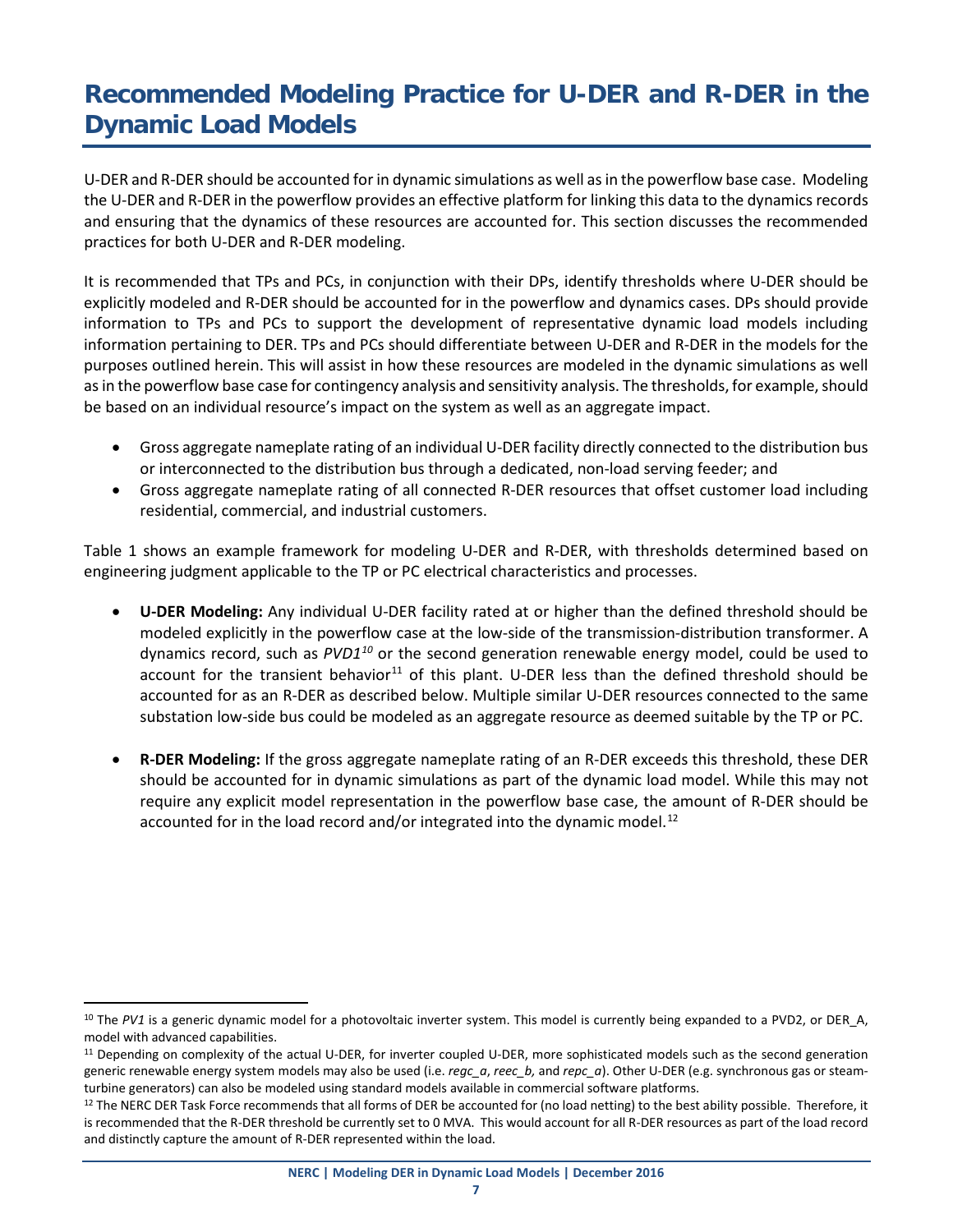| Table 1: Example of U-DER and R-DER Modeling Thresholds |                                                                                                                                                                                                                        |                   |  |  |  |  |  |  |  |
|---------------------------------------------------------|------------------------------------------------------------------------------------------------------------------------------------------------------------------------------------------------------------------------|-------------------|--|--|--|--|--|--|--|
| <b>Criteria</b>                                         | <b>Description</b>                                                                                                                                                                                                     | <b>Threshold</b>  |  |  |  |  |  |  |  |
| <b>U-DER Modeling</b>                                   | Gross aggregate nameplate rating <sup>13</sup> of an individual U-DER facility<br>directly connected to the distribution bus or interconnected to the<br>distribution bus through a dedicated, non-load serving feeder | MVA <sup>14</sup> |  |  |  |  |  |  |  |
| <b>R-DER Modeling</b>                                   | Gross aggregate nameplate rating <sup>15</sup> of all connected R-DER<br>resources on the feeder that offset customer load including<br>residential, commercial, and industrial customers                              | MVA               |  |  |  |  |  |  |  |

Figure 6 shows the conventional powerflow representation of the load in a powerflow base case and the recommended representation that explicitly models U-DER above a given size threshold. Note that each U-DER above the threshold would be modeled explicitly via its own step-up transformer, as applicable, to the low-side bus. If the U-DER is connected through a dedicated feeder or circuit to the low-side bus, then that would also be explicitly modeled in the powerflow. The load is also connected to the low-side bus.



**Figure 6: Representing Utility-Scale DER (U-DER) in the Powerflow Base Case**

Once represented in the powerflow model in this manner, the data for the composite load model should be modified to account for explicit representation of the U-DER and transmission-distribution transformer. Figure 7 shows the composite load model where the distribution transformer impedance is not represented in the dynamic record, it is modeled explicitly in the powerflow to accommodate one or more U-DER. The transformer impedance is not represented in the CLM (impedance set to zero in the dynamic load model); therefore, any LTC modeling<sup>[16](#page-11-3)</sup> would be done outside the CLM such as enabling tap changing in the powerflow and using the *ltc1* model<sup>[17](#page-11-4)</sup> in dynamic simulations. The motor load and distribution equivalent feeder impedance is modeled as part of the

<span id="page-11-0"></span><sup>&</sup>lt;sup>13</sup> This could be represented as a percentage of the sum of load serving capacity of all step-down transformer(s) supplying the distribution bus for that associated load record being modeled.

<span id="page-11-1"></span> $14$  This is intentionally left blank as a template or placeholder for applying this in a particular TP or PC footprint.

<span id="page-11-2"></span><sup>&</sup>lt;sup>15</sup> This could be represented as a percentage of the sum of load serving capacity of all step-down transformer(s) supplying the distribution bus for that associated load record being modeled.

<span id="page-11-3"></span><sup>&</sup>lt;sup>16</sup> Utilities using transformers without ULTC capability but with voltage regulators at the head of the feeder could model this in the CLM with a minimal transformer impedance but active LTC to represent the voltage regulator.

<span id="page-11-4"></span><sup>&</sup>lt;sup>17</sup> Software vendors are exploring the concept of applying an area-, zone-, or owner-based LTC model that could be applied to all applicable transformers to address LTC modeling.